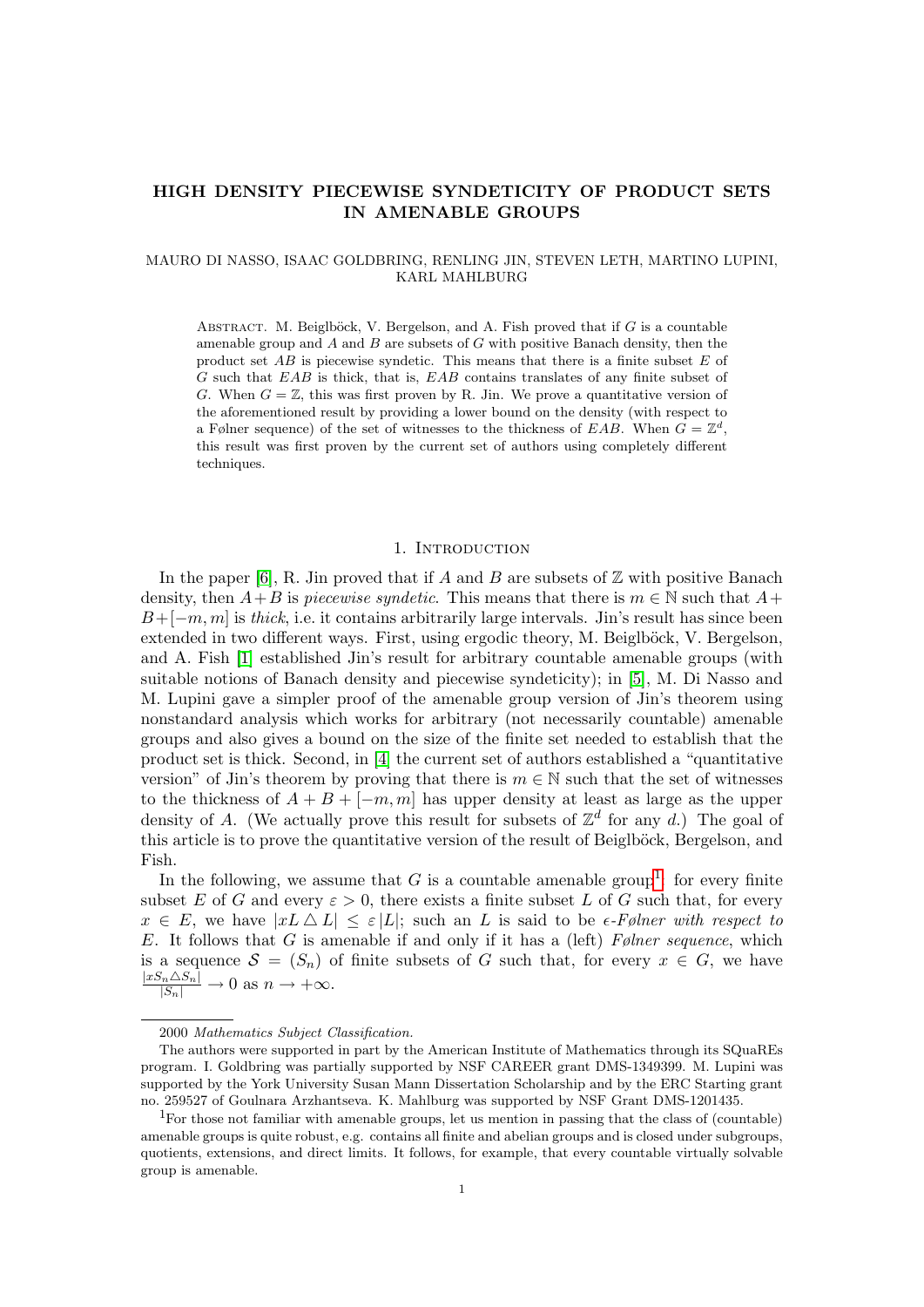If S is a Følner sequence and  $A \subseteq G$ , we define the corresponding upper S-density of A to be

$$
\overline{d}_{\mathcal{S}}(A) := \limsup_{n \to +\infty} \frac{|A \cap S_n|}{|S_n|}.
$$

For example, note that if  $G = \mathbb{Z}^d$  and  $\mathcal{S} = (S_n)$  where  $S_n = [-n, n]^d$ , then  $\bar{d}_{\mathcal{S}}$  is the usual notion of upper density for subsets of  $\mathbb{Z}^d$ .

Following [\[1\]](#page-6-1), we define the (left) Banach density of A,  $BD(A)$ , to be the supremum of  $\overline{d}_S(A)$  where S ranges over all Følner sequences of G. One can verify (see [\[1\]](#page-6-1)) that this notion of Banach density agrees with the usual notion of Banach density when  $G=\mathbb{Z}^d$ .

Recall that a subset A of G is thick if for every finite subset L of G there exists a right translate Lx of L contained in A. A subset A of G is piecewise syndetic if  $FA$  is thick for some finite subset  $F$  of  $G$ .

**Definition.** Suppose that G is a countable discrete group, S is a Følner sequence for G, A is a subset of G, and  $\alpha > 0$ . We say that A is

- upper S-thick of level  $\alpha$  if for every finite subset L of G, the set  $\{x \in G : Lx \subseteq A\}$ has upper S-density at least  $\alpha$ ;
- upper S-syndetic of level  $\alpha$  if there exists a finite subset F of G such that FA is S-thick of level  $\alpha$ .

The following is the first main result of this paper:

**Theorem.** Suppose that G is a countable amenable group and S is a Følner sequence for G. If A and B are subsets of G such that  $\overline{d}_{\mathcal{S}}(A) = \alpha > 0$  and  $BD(B) > 0$ , then BA is upper S-syndetic of level  $\alpha$ .

When  $G = \mathbb{Z}^d$  and  $S = (S_n)$  where  $S_n = [-n, n]^d$ , we recover [\[4,](#page-6-3) Theorem 14]. We also recover [\[4,](#page-6-3) Theorem 18], which states (in the current terminology) that if  $A, B \subseteq \mathbb{Z}^d$ are such that  $\underline{d}(A) = \alpha > 0$  and  $BD(B) > 0$ , then  $A + B$  is  $S'$ -syndetic of level  $\alpha$  for any subsequence  $S'$  of the aforementioned S.

If S is a Følner sequence for G, then the notions of *lower* S-density  $\underline{d}_{\mathcal{S}}$ , *lower* S-thick, and lower S-syndetic can be defined in the obvious ways. In [\[4,](#page-6-3) Theorem 19], the current set of authors proved that if  $A, B \subseteq \mathbb{Z}^d$  are such that  $\underline{d}_{\mathcal{S}}(A) = \alpha > 0$  and  $BD(B) > 0$ (where S is the usual Følner sequence for  $\mathbb{Z}^d$  as above), then for any  $\epsilon > 0$ ,  $A + B$  is lower S-syndetic of level  $\alpha - \epsilon$ . (An example is also given to show that, under the previous hypotheses,  $A + B$  need not be lower S-syndetic of level  $\alpha$ .) In a previous version of this paper, we asked whether or not the amenable group analog of [\[4,](#page-6-3) Theorem 19] was true. Using ergodic-theoretic methods, Michael Björklund [\[2\]](#page-6-4) settled this question in the affirmative. Shortly after, we realized that our techniques readily established the same result and we include our proof here.

In their proof of the amenable group version of Jin's theorem, the authors of [\[5\]](#page-6-2) give a bound on the size of a finite set needed to witness piecewise syndeticity: if G is a countable amenable group and A and B are subsets of G of Banach densities  $\alpha$  and  $\beta$ respectively, then there is a finite subset E of G with  $|E| \leq \frac{1}{\alpha\beta}$  such that EAB is thick. In Section [3,](#page-5-0) we improve upon this theorem in two ways: we slightly improve the bound on |E| from  $\frac{1}{\alpha\beta}$  to  $\frac{1}{\alpha\beta} - \frac{1}{\alpha} + 1$  and we show that, if S is any Følner sequence such that  $\overline{d}_{\mathcal{S}}(A) > 0$ , then EAB is S-thick of level s for some  $s > 0$ .

Notions from nonstandard analysis. We use nonstandard analysis to prove our main results. An introduction to nonstandard analysis with an eye towards applications to combinatorics can be found in [\[7\]](#page-6-5). Here, we just fix notation.

If r, s are finite hyperreal numbers, we write  $r \lesssim s$  to mean  $\text{st}(r) \leq \text{st}(s)$  and we write  $s \approx r$  to mean  $\text{st}(r) = \text{st}(s)$ .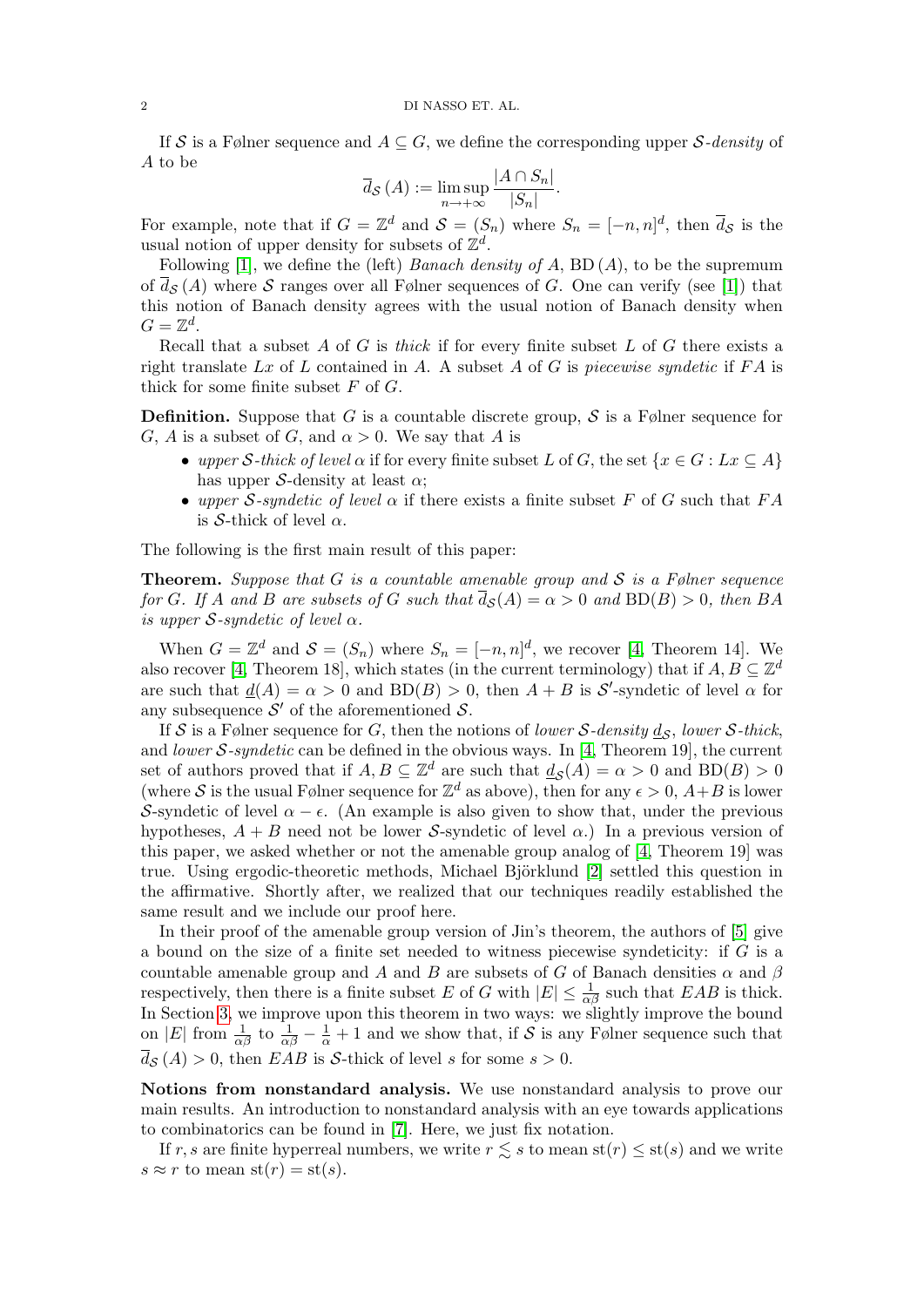If X is a hyperfinite subset of  ${}^*G$ , we denote by  $\mu_X$  the corresponding Loeb measure, which is a probability measure extending the finitely additive probability measure defined on the algebra of internal subsets of X given by  $\mu_X(A) := \text{st} \left( \frac{|A|}{|X|} \right)$  $\frac{|A|}{|X|}$ . If, moreover,  $Y \subseteq {}^*G$  is internal, we abuse notation and write  $\mu_X(Y)$  for  $\mu_X(X \cap Y)$ .

Suppose that  $S = (S_n)$  is a Følner sequence for G. For  $\nu$  an infinite hypernatural number, we denote by  $S_{\nu}$  the value at  $\nu$  of the nonstandard extension of S. It follows readily from the definition that  $\bar{d}_{\mathcal{S}}(A)$  is the maximum of  $\mu_{S_{\nu}}$  (\*A) as  $\nu$  ranges over all infinite hypernatural numbers.

The following definition is central.

**Definition.** Suppose that G is a group and  $X \subseteq {}^*G$  is hyperfinite. We say that X is a Følner approximation of G if  $|gX \triangle X| / |X|$  is infinitesimal for every  $g \in G$ .

It follows immediately from the nonstandard characterization of limit that if G is a countable amenable group and  $(S_n)$  is a Følner sequence for G, then  $S_{\nu}$  is a Følner approximation of G for every  $\nu > N<sup>2</sup>$  $\nu > N<sup>2</sup>$  $\nu > N<sup>2</sup>$ .

1.1. Acknowledgements. This work was initiated during a week-long meeting at the American Institute for Mathematics on August 4-8, 2014 as part of the SQuaRE (Structured Quartet Research Ensemble) project "Nonstandard Methods in Number Theory." The authors would like to thank the Institute for the opportunity and for the Institute's hospitality during their stay.

The authors would also like to thank the anonymous referee of a previous version of this paper for helpful remarks that allowed us to sharpen our results.

#### 2. High density piecewise syndeticity

In this section, G denotes a countable amenable group. We begin with a combinatorial lemma.

<span id="page-2-1"></span>**Lemma 2.1.** Suppose that  $S = (S_n)$  is a Følner sequence for G, Y a Følner approximation for G, and  $A \subseteq G$ .

(1) If  $\overline{d}_{\mathcal{S}}(A) \ge \alpha$ , then there is  $\nu > \mathbb{N}$  such that

$$
\frac{|{}^{\ast}A \cap S_{\nu}|}{|S_{\nu}|} \gtrsim \alpha \quad \text{and} \quad \frac{1}{|S_{\nu}|} \sum_{x \in S_{\nu}} \frac{|x({}^{\ast}A \cap S_{\nu})^{-1} \cap Y|}{|Y|} \gtrsim \alpha. \quad (\dagger)
$$

(2) If  $\underline{d}_{\mathcal{S}}(A) > \alpha$ , then there is  $\nu_0 > \mathbb{N}$  such that (†) holds for all  $\nu \geq \nu_0$ .

*Proof.* For  $(1)$ , first apply transfer to the statement "for every finite subset E of G and every natural number k, there exists  $n \geq k$  such that

$$
\frac{1}{|S_n|} |A \cap S_n| > \alpha - 2^{-k} \quad \text{and} \quad \frac{1}{|S_n|} \sum_{x \in E} |x^{-1} S_n \triangle S_n| < 2^{-k}.
$$

<span id="page-2-0"></span><sup>&</sup>lt;sup>2</sup>Conversely, if G admits a Følner approximation X, then G is amenable. Indeed, given finite  $E \subseteq G$ and  $\epsilon > 0$ , observe that X is  $\epsilon$ -Følner with respect to E, whence an actual (standard)  $\epsilon$ -Følner set for  $E$  exists by downward transfer.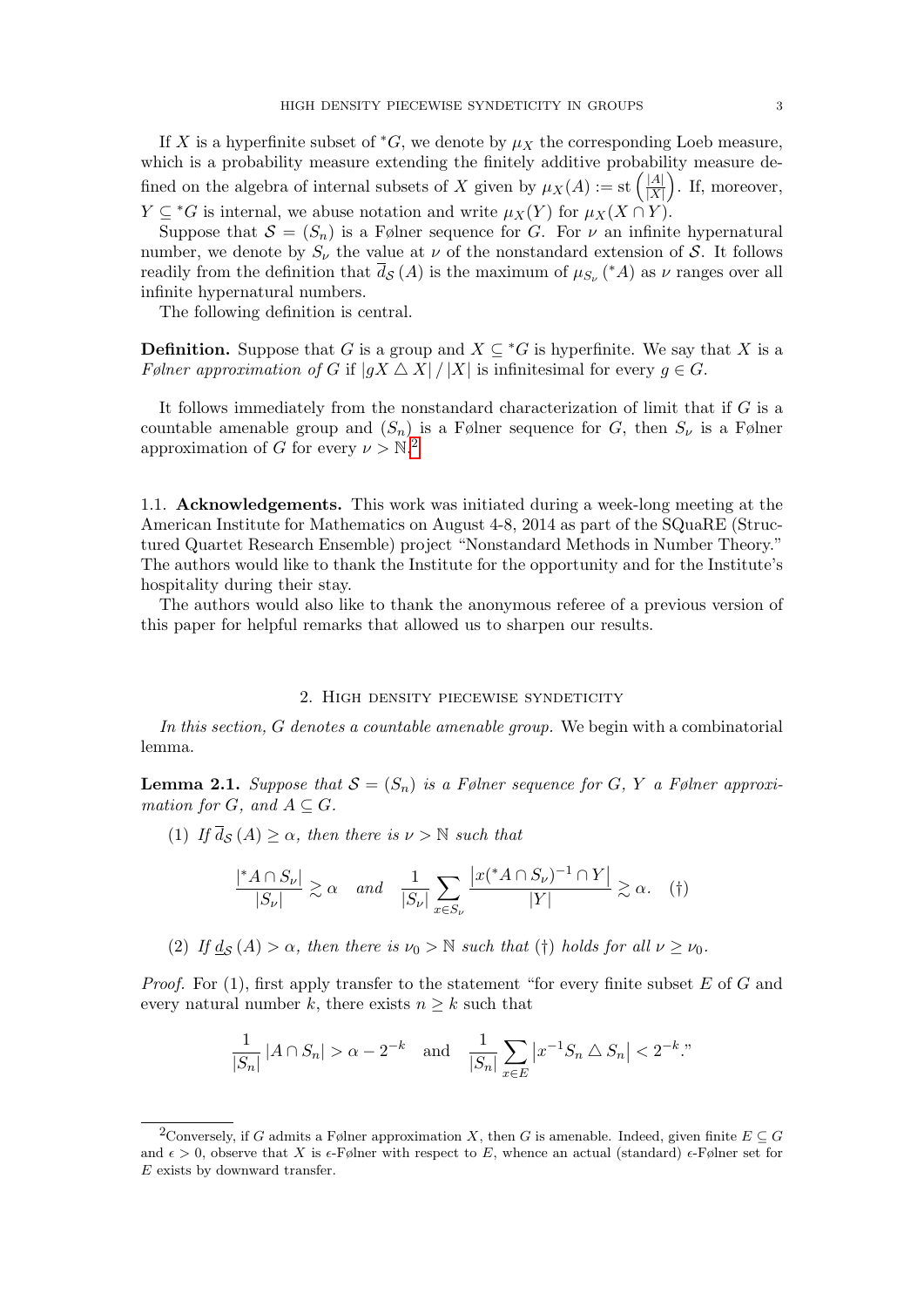Fix  $K > N$  and let  $\nu$  be the result of applying the transferred statement to Y and K. Set  $C = {}^*A \cap S_{\nu}$  and let  $\chi_C$  denote the characteristic function of C. We have

$$
\frac{1}{|S_{\nu}|} \sum_{x \in S_{\nu}} \frac{|xC^{-1} \cap Y|}{|Y|} = \frac{1}{|S_{\nu}|} \sum_{x \in S_{\nu}} \frac{1}{|Y|} \sum_{y \in Y} \chi_C(y^{-1}x)
$$

$$
= \frac{1}{|Y|} \sum_{y \in Y} \frac{|C \cap y^{-1}S_{\nu}|}{|S_{\nu}|}
$$

$$
\geq \frac{|C|}{|S_{\nu}|} - \sum_{y \in Y} \frac{|y^{-1}S_{\nu} \triangle S_{\nu}|}{|S_{\nu}|}
$$

$$
\approx \alpha.
$$

For  $(2)$ , apply transfer to the statement "for every finite subset E of G and every natural number k, there exists  $n_0 \geq k$  such that, for all  $n \geq n_0$ ,

$$
\frac{1}{|S_n|} |A \cap S_n| > \alpha - 2^{-n_0} \quad \text{and} \quad \frac{1}{|S_n|} \sum_{x \in E} |x^{-1} S_n \triangle S_n| < 2^{-n_0}.
$$

Once again, fix  $K > N$  and let  $\nu_0$  be the result of applying the transferred statement to Y and K. As above, this  $\nu_0$  is as desired.

Suppose that  $B \subseteq G$  is such that  $BD(B) \ge \beta$ . It is a routine saturation argument to see that there is then a Følner approximation Y of G such that  $\frac{|^*B\cap Y|}{|Y|} \gtrsim \beta$ . It will become important to demand an extra condition on such a Følner approximation.

**Definition 2.2.** Suppose that  $B \subseteq G$  is such that  $BD(B) \geq \beta$ . We say a Følner approximation  $Y$  of  $G$  is good for  $B$  if

$$
\frac{|^*B \cap Y|}{|Y|} \gtrsim \beta
$$

and, for any standard  $\varepsilon > 0$ , there exists a finite subset F of G such that

$$
\frac{|*(FB) \cap Y|}{|Y|} > 1 - \varepsilon.
$$

The following fact is central to our arguments and its proof is contained in the proof of [\[3,](#page-6-6) Lemma 4.6].

**Fact 2.3.** If  $B \subseteq G$  is such that  $BD(B) > 0$ , then there is a Følner approximation Y of G that is good for B.

We are now ready to prove the main results of this section.

<span id="page-3-0"></span>**Theorem 2.4.** Suppose that G is a countable amenable group,  $S = (S_n)$  a Følner sequence for G, and  $A, B \subseteq G$ . If  $\bar{d}_{\mathcal{S}}(A) \geq \alpha$  and  $BD(B) > 0$ , then BA is upper S-syndetic of level  $\alpha$ .

*Proof.* Let Y be a Følner approximation for G that is good for B. Let  $\nu$  be as in part (1) of Lemma [2.1](#page-2-1) applied to Y and A. Once again, set  $C := A \cap S_{\nu}$ . Consider the  $\mu_{S_{\nu}}$ -measurable function

$$
f(x) = \text{st}\left(\frac{|xC^{-1} \cap Y|}{|Y|}\right).
$$

Observe that

$$
\int_{S_{\nu}} f d\mu_{S_{\nu}} = \text{st}\left(\frac{1}{|S_{\nu}|} \sum_{x \in S_{\nu}} \frac{|xC^{-1} \cap Y|}{|Y|}\right) \ge \alpha,
$$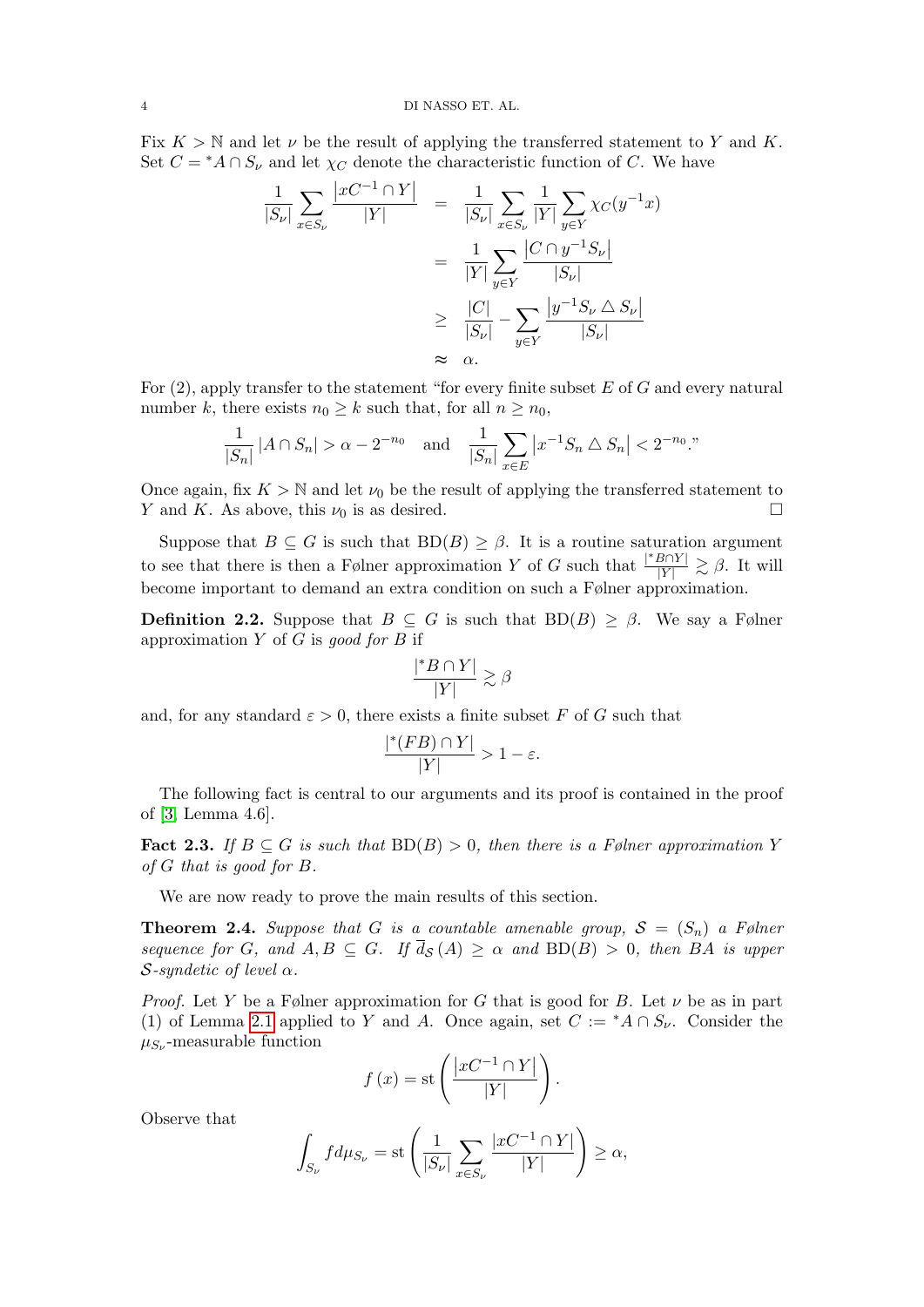whence there is some standard  $r > 0$  such that  $\mu_{S_{\nu}} (\{x \in S_{\nu} : f(x) \geq 2r\}) \geq \alpha$ . Setting  $\Gamma = \left\{x \in S_{\nu} : \frac{|xC^{-1} \cap Y|}{|Y|} \geq r \right\}$ , we have that  $\mu_{S_{\nu}}(\Gamma) \geq \alpha$ . Since Y is good for B, we may take a finite subset  $F$  of  $G$  such that

$$
\frac{|*(FB) \cap Y|}{|Y|} > 1 - \frac{r}{2}.
$$

Fix  $g \in G$ . Since Y is a Følner approximation for G, we have that

$$
\frac{\vert^*(gFB)\cap Y\vert}{\vert Y\vert}=\frac{\vert^*(FB)\cap g^{-1}Y\vert}{\vert Y\vert}\approx \frac{\vert^*(FB)\cap Y\vert}{\vert Y\vert},
$$

whence  $\frac{|*(gFB)\cap Y|}{|Y|} > 1-r$ . Thus, for any  $x \in \Gamma$ , we have that  $xC^{-1}\cap*(gFB) \neq \emptyset$ . In particular, if L is a finite subset of G, then  $\Gamma \subseteq {}^{*}(\bigcap_{g\in L} gFBA)$ . Therefore

$$
\overline{d}_{\mathcal{S}}\left(\bigcap_{g\in L}gFBA\right)\geq\mu_{S_{\nu}}\left(\text{Tr}\left(\bigcap_{g\in L}gFBA\right)\right)\geq\mu_{S_{\nu}}(\Gamma)\geq\alpha.
$$

It follows that  $BA$  is upper S-syndetic of level  $\alpha$ .

As mentioned in the introduction, Theorem 14 and Theorem 18 of [\[4\]](#page-6-3) are immediate consequences of Theorem [2.4,](#page-3-0) after observing that the sequence of sets  $[-n, n]^d$  as well as any of its subsequences is a Følner sequence for  $\mathbb{Z}^d$ . Example 15 of [\[4\]](#page-6-3) shows that the conclusion in Theorem [2.4](#page-3-0) is optimal, even when  $G$  is the additive group of integers and S is the Følner sequence of intervals  $[1, n]$ .

<span id="page-4-0"></span>**Theorem 2.5.** Suppose that G is a countable amenable group,  $S = (S_n)$  a Følner sequence for G, and  $A, B \subseteq G$ . If  $\underline{d}_{\mathcal{S}}(A) \geq \alpha$  and  $BD(B) > 0$ , then BA is lower S-thick of level  $\alpha - \varepsilon$  for every  $\varepsilon > 0$ .

*Proof.* Without loss of generality, we may suppose that  $\underline{d}_{\mathcal{S}}(A) > \alpha$ . Fix a Følner approximation Y for G that is good for B and  $\nu_0 > N$  as in part (2) of Lemma [2.1](#page-2-1) applied to Y and A. Fix  $\nu \geq \nu_0$  and standard  $\varepsilon > 0$  with  $\varepsilon < \alpha$ . Set

$$
\Gamma_{\nu} = \left\{ x \in S_{\nu} : \frac{|xC^{-1} \cap Y|}{|Y|} \ge \varepsilon \right\}
$$

and observe that  $\frac{|\Gamma_{\nu}|}{|S_{\nu}|} > \alpha - \varepsilon$ . Since Y is good for B, we may fix a finite subset F of G such that |

$$
\frac{\sqrt[k]{(FB)\cap Y}}{|Y|} > 1 - \frac{\varepsilon}{2}.
$$

Fix  $g \in G$ . Since Y is a Følner approximation of G, arguing as in the proof of the previous theorem, we conclude that

$$
\frac{|^*(gFB) \cap Y|}{|Y|} > 1 - \varepsilon.
$$

Fix  $L \subseteq G$  finite. Once again, it follows that  $\Gamma_{\nu} \subset {}^{*}(\bigcap_{g \in L} gFBA)$  whence

$$
\frac{\left|*\left(\bigcap_{g\in L}gFBA\right)\cap S_{\nu}\right|}{|S_{\nu}|}\geq \frac{|\Gamma_{\nu}|}{|S_{\nu}|}>\alpha-\varepsilon.
$$

Since the previous inequality held for every  $\nu \geq \nu_0$ , by transfer we can conclude that

$$
\underline{d}_{\mathcal{S}}\left(\bigcap_{g\in L} gFBA\right) \geq \alpha - \varepsilon.
$$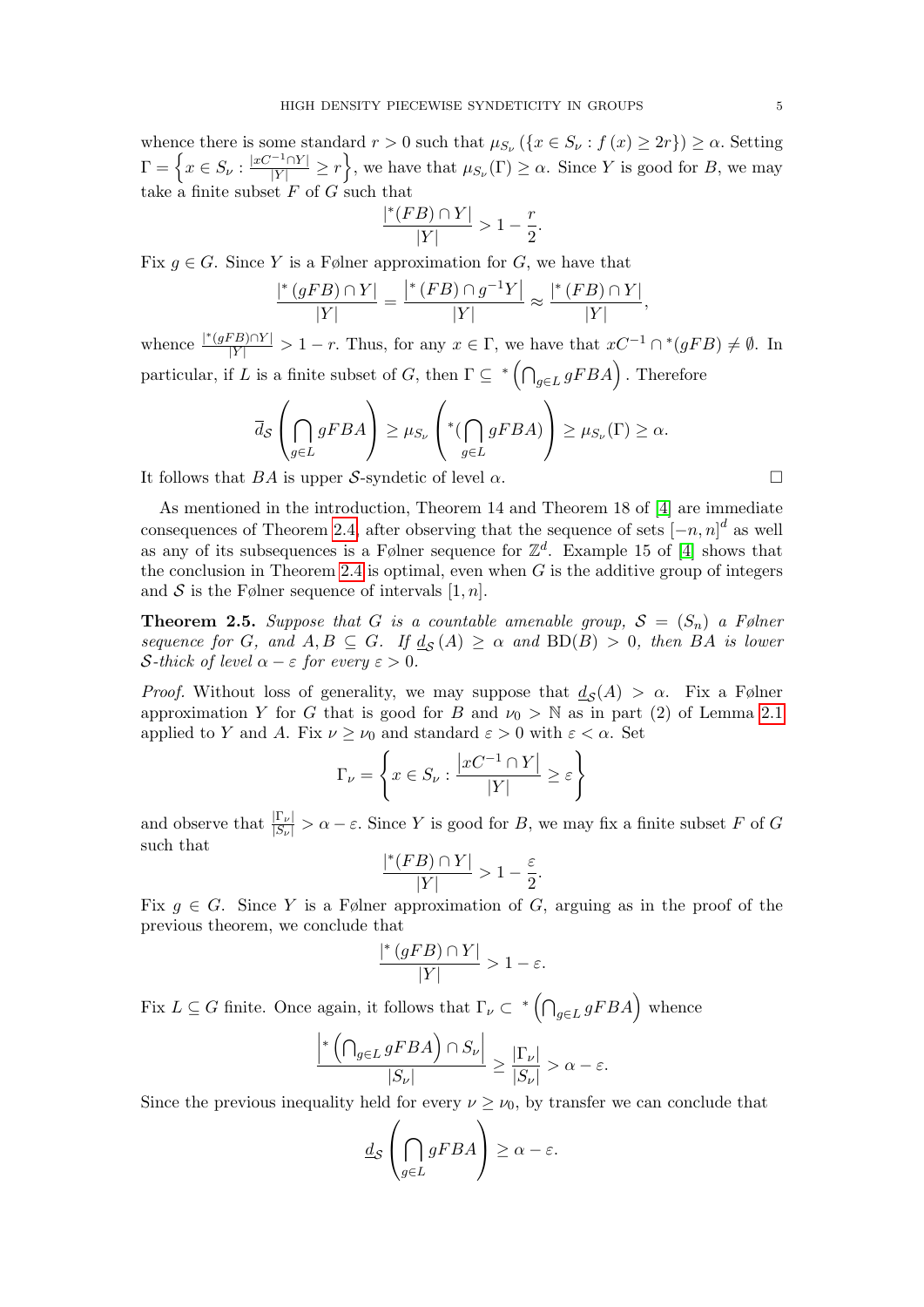It follows that BA is lower S-syndetic of level  $\alpha - \epsilon$ .

As mentioned in the introduction, Theorem [2.5](#page-4-0) is a generalization of [\[4,](#page-6-3) Theorem 19] and was first proven by M. Björklund using ergodic-theoretic methods.

### 3. A bound on the number of translates

<span id="page-5-0"></span>The following theorem is a refinement of [\[5,](#page-6-2) Corollary 3.4]. In particular, we improve the bound on the number of translates, and also obtain an estimate on the S-density of translates that witness the thickness of EBA.

**Theorem 3.1.** Suppose that G is a countable amenable group,  $S = (S_n)$  a Følner sequence for G, and  $A, B \subseteq G$ . If  $d_{\mathcal{S}}(A) \geq \alpha$  and  $BD(B) \geq \beta$ , then there exists  $s > 0$ and a finite subset  $E \subseteq G$  such that  $|E| \leq \frac{1}{\alpha\beta} - \frac{1}{\alpha} + 1$  and EBA is S-thick of level s.

*Proof.* Reasoning as in the proof of Theorem [2.4,](#page-3-0) one can prove that there exist  $\nu \in$ \*N\N, a Følner approximation Y of G, a standard  $r > 0$ , and an infinitesimal  $\eta \in {^*}\mathbb{R}_+$ such that, if  $C = {}^*A \cap S_{\nu}$ ,  $D = {}^*B \cap Y$ , and

$$
\Gamma := \left\{ x \in S_{\nu} : \frac{1}{|Y|} \left| xC^{-1} \cap D \right| \ge \alpha \beta - \eta \right\},\
$$

then  $|\Gamma| \ge r |S_{\nu}|$ . Fix a family  $(p_g)_{g \in G}$  of strictly positive standard real numbers such that  $\sum_{g \in G} p_g \leq \frac{1}{2}$  $rac{1}{2}$ .

We now define a sequence of subsets  $(H_n)$  of G and a sequence  $(s_n)$  from G. Define

$$
H_0 := \left\{ g \in G : \frac{1}{|\Gamma|} | \{ x \in \Gamma : gx \notin^*(BA) \} | > p_g \right\}.
$$

If  $H_n$  has been defined and is nonempty, let  $s_n$  be any element of  $H_n$  and set

$$
H_{n+1} := \left\{ g \in G : \frac{1}{|\Gamma|} | \{ x \in \Gamma : gx \notin^* (\{ s_0, \ldots, s_n \} B A) \} | > p_g \right\}.
$$

If  $H_n = \emptyset$  then we set  $H_{n+1} = \emptyset$ .

We claim  $H_n = \emptyset$  for  $n > \left| \frac{1}{\alpha \beta} - \frac{1}{\alpha} \right|$  $\frac{1}{\alpha}$ . Towards this end, suppose  $H_n \neq \emptyset$ . For  $0 \leq k \leq n$ , take  $\gamma_k \in \Gamma$  such that

$$
s_k \gamma_k \notin {}^*(\{s_0, \ldots, s_{k-1}\} \, BA).
$$

Observe that the sets  $s_0D, s_1(\gamma_1C^{-1}\cap D), ..., s_n(\gamma_nC^{-1}\cap D)$  are pairwise disjoint. In fact, if

$$
s_i D \cap s_j \gamma_j C^{-1} \neq \varnothing
$$

for  $0 \leq i < j \leq n$ , then

$$
s_j \gamma_j \in s_i DC \subseteq^* (\{s_0, \ldots, s_{j-1}\} \, BA),
$$

contradicting the choice of  $\gamma_i$ . Therefore we have that

$$
1 \geq \frac{1}{|Y|} |s_0 D \cup s_1 \left( (\gamma_1 C^{-1} \cap D) \cup \cdots \cup s_n \left( (\gamma_n C^{-1} \cap D) \right) \right)
$$
  
\n
$$
\geq \frac{1}{|Y|} \left( |D| + \sum_{i=1}^n |\gamma_i C^{-1} \cap D| \right)
$$
  
\n
$$
\geq \beta + \alpha \beta n.
$$

It follows that  $n \leq \left\lfloor \frac{1}{\alpha \beta} - \frac{1}{\alpha} \right\rfloor$  $\frac{1}{\alpha}$ .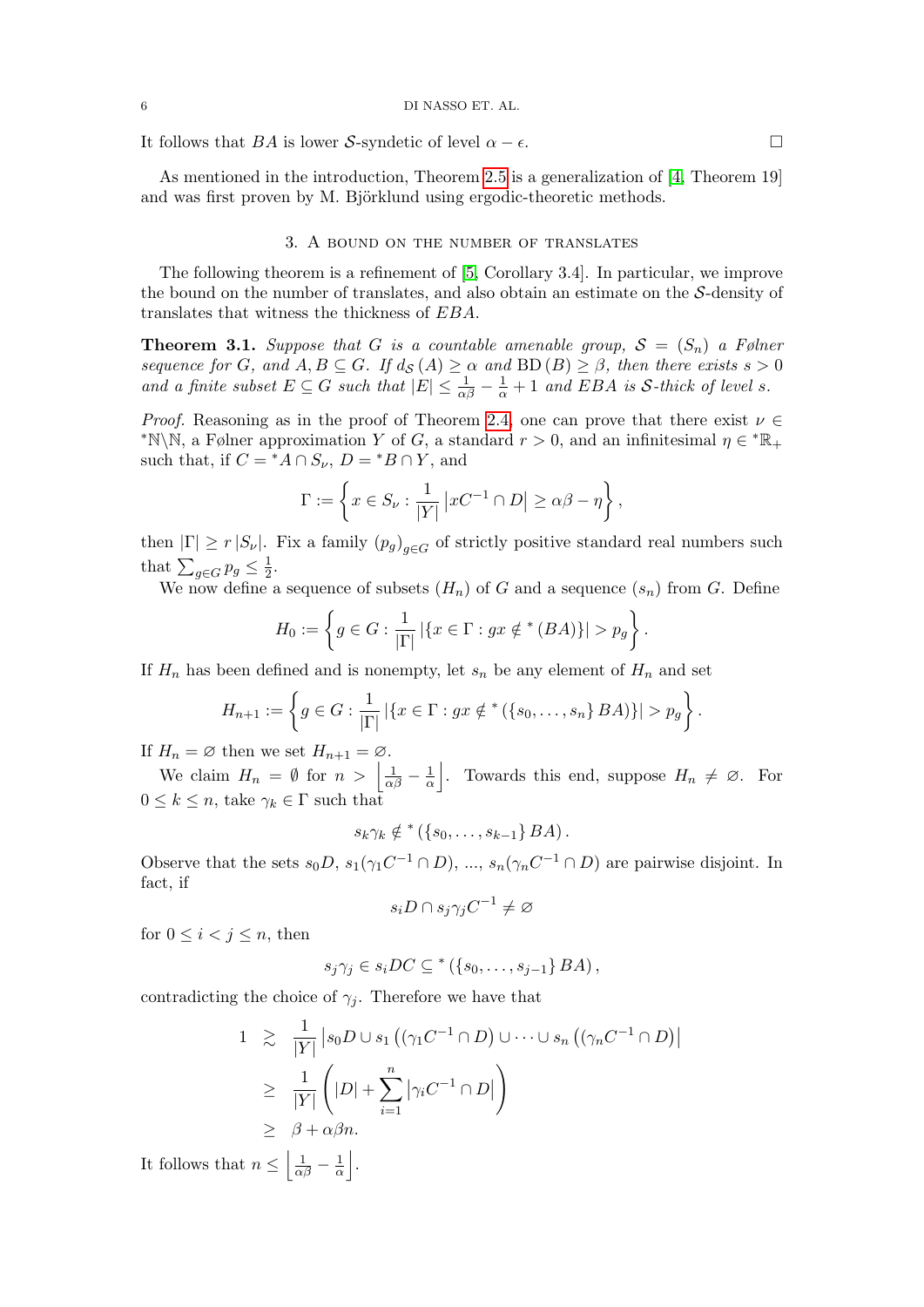Take the least n such that  $H_n = \emptyset$ . Note that  $n \leq \left| \frac{1}{\alpha \beta} - \frac{1}{\alpha} \right|$  $\frac{1}{\alpha}$  + 1. If  $n = 0$  then  $BA$ is already S-thick of level r, and there is nothing to prove. Let us assume that  $n \geq 1$ , and set  $E = \{s_0, \ldots, s_{n-1}\}.$  It follows that, for every  $g \in G$ , we have that

$$
\frac{1}{|\Gamma|} |\{x \in \Gamma : gx \in {}^*(EBA)\}| \ge 1 - p_g.
$$

Suppose that  $L$  is a finite subset of  $G$ . Then

$$
\frac{1}{|\Gamma|} |\{x \in \Gamma : Lx \subseteq {}^*(EBA)\}| \ge 1 - \sum_{g \in L} p_g \ge 1 - \sum_{g \in G} p_g \ge \frac{1}{2}.
$$

Therefore

$$
\frac{1}{|S_{\nu}|} |\{x \in S_{\nu} : Lx \subseteq^* (EBA)\}| \ge \frac{r}{2}.
$$
  
*S*-thick of level  $\frac{r}{2}$ .

This shows that  $EBA$  is S-thick of level  $\frac{r}{2}$ 

With a similar argument using Markov's inequality [\[8,](#page-6-7) Lemma 1.3.15], one can also prove the following result. We omit the details.

**Theorem 3.2.** Suppose that G is a countable amenable group,  $S = (S_n)$  a Følner sequence for G, and  $A, B \subseteq G$ . If  $d_{\mathcal{S}}(A) \geq \alpha$  and  $BD(B) \geq \beta$ , then for every  $\gamma \in (0, \alpha\beta]$ there exists  $E \subseteq G$  such that  $|E| \leq \frac{1-\beta}{\gamma} + 1$  and EBA is S-syndetic of level  $\frac{\alpha\beta-\gamma}{1-\gamma}$ .

#### **REFERENCES**

- <span id="page-6-1"></span>1. Mathias Beiglböck, Vitaly Bergelson, and Alexander Fish, Sumset phenomenon in countable amenable groups, Advances in Mathematics 223 (2010), no. 2, 416–432.
- <span id="page-6-4"></span>2. Michael Björklund, personal communication.
- <span id="page-6-6"></span>3. Mauro Di Nasso, Isaac Goldbring, Renling Jin, Steven Leth, Martino Lupini, and Karl Mahlburg, On a sumset conjecture of Erdős, Canadian Journal of Mathematics (2014), 1–17.
- <span id="page-6-3"></span>4.  $\_\_\_\_\$ gh density piecewise syndeticity of sumsets, Advances in Mathematics (2015), no. 278, 1–33.
- <span id="page-6-2"></span>5. Mauro Di Nasso and Martino Lupini, Nonstandard analysis and the sumset phenomenon in arbitrary amenable groups, Illinois Journal of Mathematics 58 (2014), no. 1, 11–25.
- <span id="page-6-0"></span>6. Renling Jin, The sumset phenomenon, Proceedings of the American Mathematical Society **130** (2002), no. 3, 855–861.
- <span id="page-6-5"></span>7.  $\frac{1}{100}$ , Introduction of nonstandard methods for number theorists, Integers. Electronic Journal of Combinatorial Number Theory 8 (2008), no. 2.
- <span id="page-6-7"></span>8. Terence Tao, An introduction to measure theory, Graduate Studies in Mathematics, vol. 126, American Mathematical Society, Providence, RI, 2011.

Dipartimento di Matematica, Universita' di Pisa, Largo Bruno Pontecorvo 5, Pisa 56127, ITALY

E-mail address: dinasso@dm.unipi.it

Department of Mathematics, Statistics, and Computer Science, University of Illinois at Chicago, Science and Engineering Offices M/C 249, 851 S. Morgan St., Chicago, IL, 60607-7045

E-mail address: isaac@math.uic.edu

Department of Mathematics, College of Charleston, Charleston, SC, 29424 E-mail address: JinR@cofc.edu

School of Mathematical Sciences, University of Northern Colorado, Campus Box 122, 510 20th Street, Greeley, CO 80639

E-mail address: Steven.Leth@unco.edu